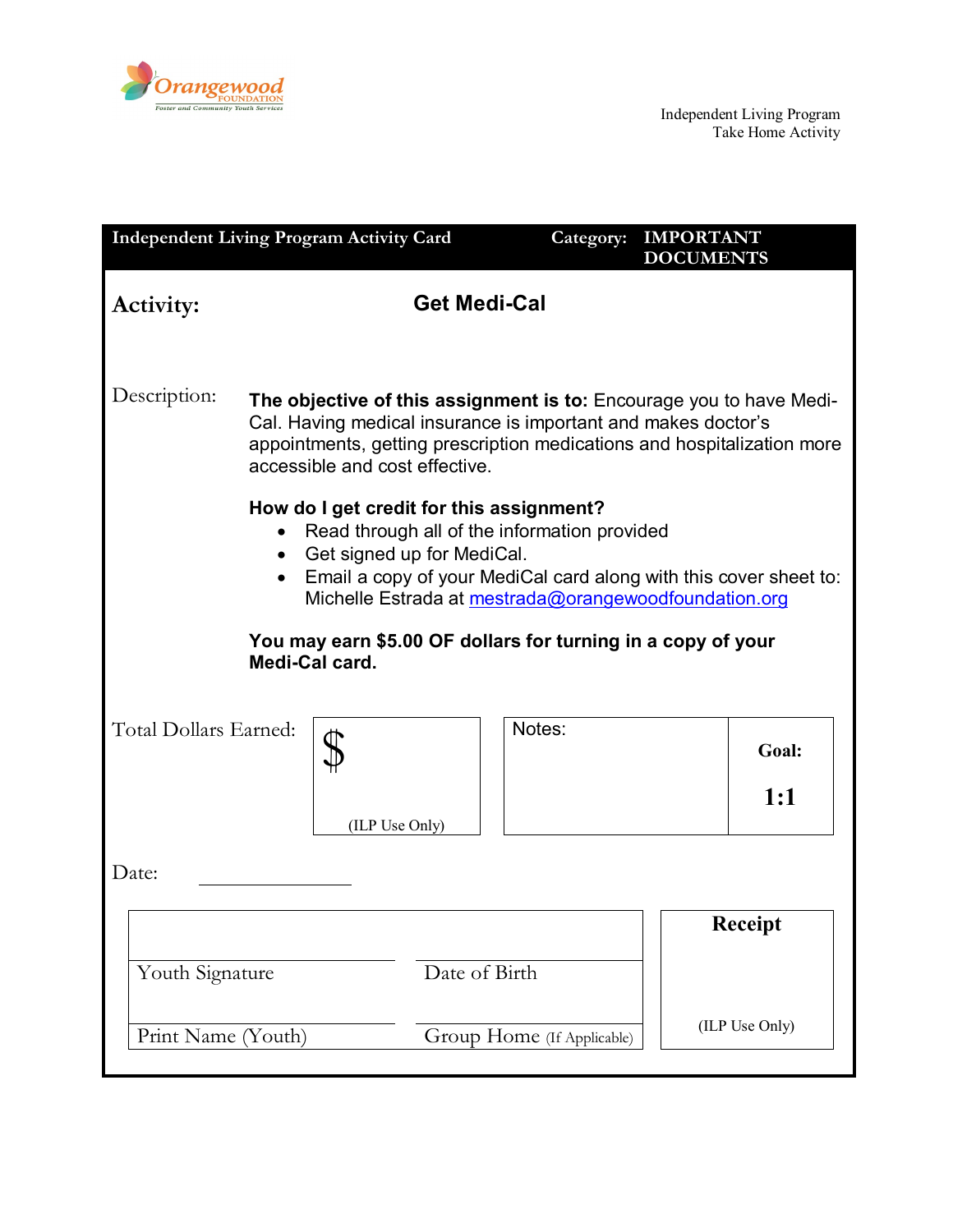

## County of Orange **SOCIAL SERVICES AGENCY**

800 N. Eckhoff St. Orange, CA 92868 **MICHAEL F. RYAN DIRECTOR**

**CAROL WISEMAN CHIEF DEPUTY DIRECTOR**

**VACANT DIVISION DIRECTOR ADMINISTRATIVE SERVICES** 

> **WENDY AQUIN DIVISION DIRECTOR ADULT SERVICES & ASSISTANCE PROGRAMS**

**GARY TAYLOR DIVISION DIRECTOR CHILDREN & FAMILY SERVICES**

> **NATHAN NISHIMOTO DIVISION DIRECTOR FAMILY SELF-SUFFICIENCY**

## **FFCC Medi-Cal Program Eligibility Up to Age 18**

If you are 18 years old and receiving foster care funding at the time of your emancipation or transition to Extended Foster Care (EFC), then you are eligible to receive "Former Foster Care Children" (FFCC) Medi-Cal coverage up to the age of 21 as long as you continue to reside in the State of California. This is an important health care coverage option as it can be easily applied for and easily maintained, regardless of your income or living situation upon turning 18.

In order to initially receive FFCC Medi-Cal, you must fill out a simple form indicating that you wish to receive FFCC Medi-Cal. To ensure you receive the form when you turn 18, you need to:

- 1. If you leave placement when you turn 18 or any time after, provide your prior caretaker with your new address, so that your prior caretaker can forward the FFCC form to you so you can complete it and send it back to your new Medi-Cal worker. OR
- 2. File a change of address at the Post Office, so that the FFCC Medi-Cal form is forwarded to you directly by the Post Office. Then, complete the FFCC Medi-Cal form and return it to your new Medi-Cal worker.

OR

3. Call Medi-Cal Eligibility Supervisor, Irma Caballero, at (714) 704-6171 or Shirley Barksdale at (714) 704-7907.

If you have questions regarding your Medi-Cal benefits, including whether you are eligible for FFC, call:

Shirley Barksdale at (714) 704-7907.

Note: Be sure to get your plastic Benefit Identification Card (BIC) from your prior caretaker if you leave placement at age 18 or after.